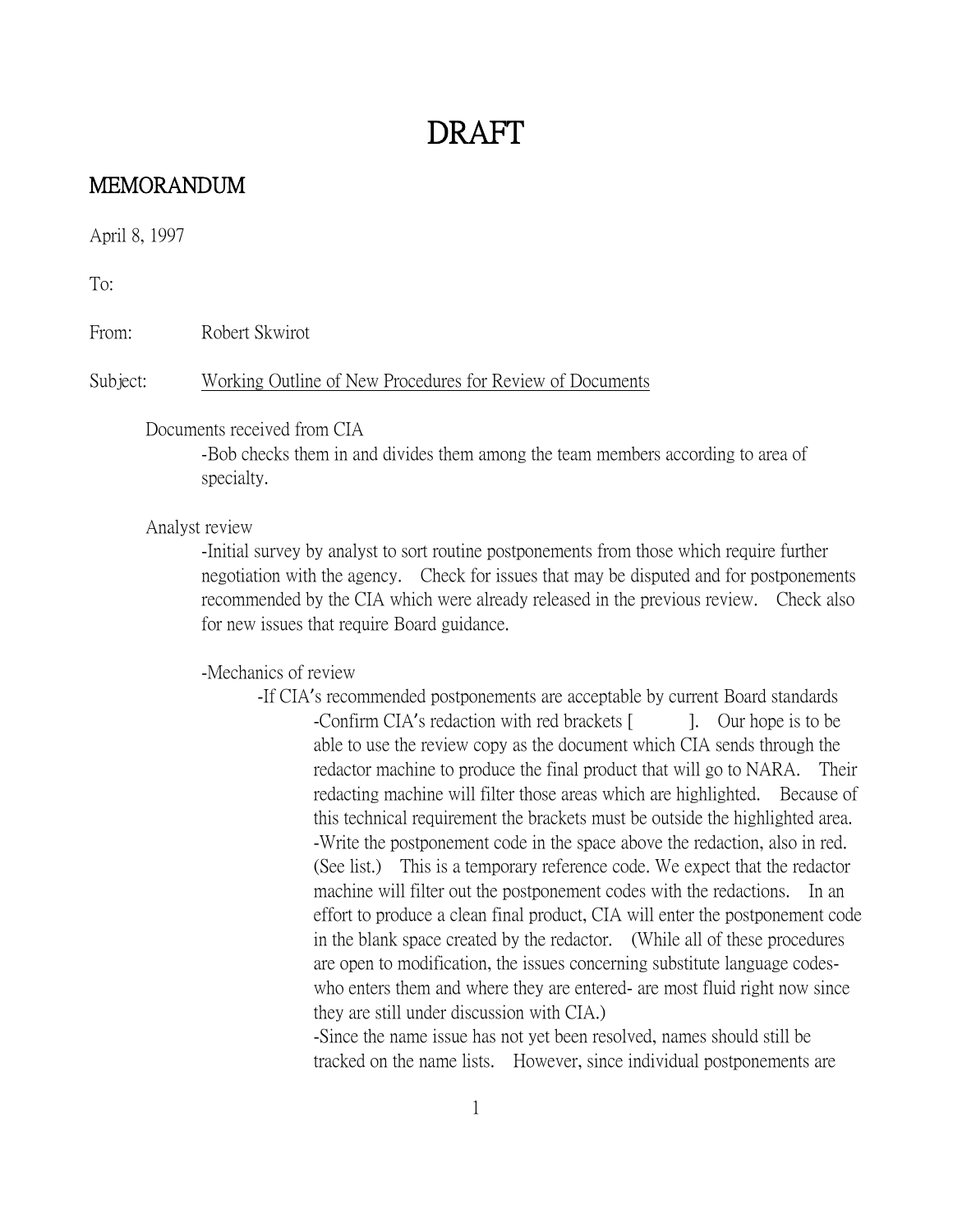not tracked on any database, a single "N" code list of the names that appear in a particular document can be attached to the front of the document or entered on the database. Upon resolution of this issue, this step will no longer be necessary.

-The analyst counts the number of postponements on each page. In a circle (possibly an ARRB stamp) placed at the bottom of each page

(lower right corner unless it interferes with text of the document), she or he records the number of postponements on that page. In the circle, she or he also writes her or his initials. The number of releases of former postponements no longer needs to be counted. Pages without recommended postponements do not need initials.

-At some point of this process some basic data entry still needs to be done: document action date (the earliest postponement date in the document), total number of postponements in the document, and new status of the document.

We may wind up entering the "N" codes also. Chet has created a new database which is currently called Fast Track. It seems that the time to do the basic data entry is when all of the postponements have been approved by the analyst, the substitute language codes written, and each page initialed- in short, when the analyst is satisfied that the entire document meets current Board standards. When this data entry is done, the document will be ready to move forward to the Board and Federal Register notification. The database should be able to record the name of the analyst along with the document.

-Some kind of information needs to be placed on the RIF page (top of the document) that indicates that it has been reviewed by the analyst -- maybe initialed and dated.

-If supervisory review is required, some mechanism for this verification needs t o be established.

-Lists of documents will be given to the Board for approval, and Kevin will assign them an agenda date after they have been approved by the Board. -Explanations:

> -The Final Determination Forms will no longer have data for each postponement. It will only have the total number of postponements in the document, a key to the postponement codes and, if a particular postponement does not fit the standard codes, an explanation of that postponement.

-Review or release dates will be linked to the substitute language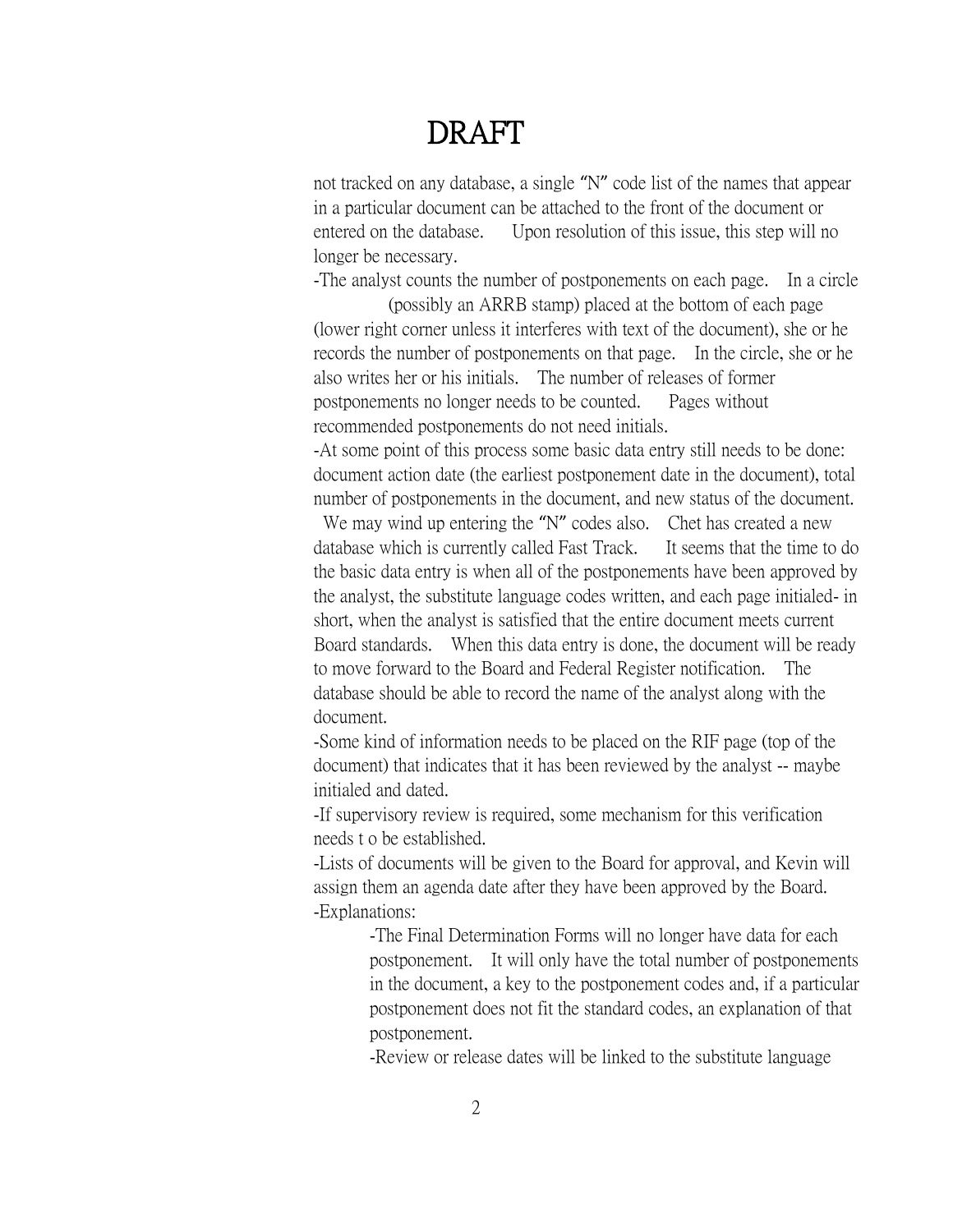codes. The key to the postponement codes will include the substitute language, the clause of the statute under which the item has been postponed, and the date for that type of postponement. We hope that there will only be three dates: 10/2017, 08/2008, & 05/2006.

-After Board approval, the documents are returned to CIA and documents are prepared for NARA. CIA sends them to us and the final product is checked, how closely dependant upon how confident we become of the Agency's accuracy.

-If the postponements do not meet current Board guidelines additional negotiations with the Agency will be needed. Discussions among our staff will yield the most efficient means by which this will be accomplished.

-Manuel has offered the following suggestions in this area:

- We may need to include a section on what happens to the documents that are separated from the rest of the documents due to "new board guidance needed" and "disputed" issues. For example, we could say:

"Once these documents are separated out, they will be placed in two shelves in our SCIF that are labeled "new issues for Board" and "Disputed." A list of the "disputed" items will be kept and the documents will brought to the attention of the CIA by (staff member)."

Additionally, maybe we could keep a master list or table of documents that are referred back to the CIA, with a part of the table indicating the current disposition of the document. For example, a table with the following topics might work:

#### RIF Number Analyst Date referred to CIA Date returned to ARRB

Irene also offered the following suggestions in this area:

I think we should say more about cases where we don't agree with the CIA postponements. Barry told me that when we have a disagreement or question about a postponement we should take them over to Cathy or Dick and tell them how we think it should be changed. If they can't address it on the spot, they will